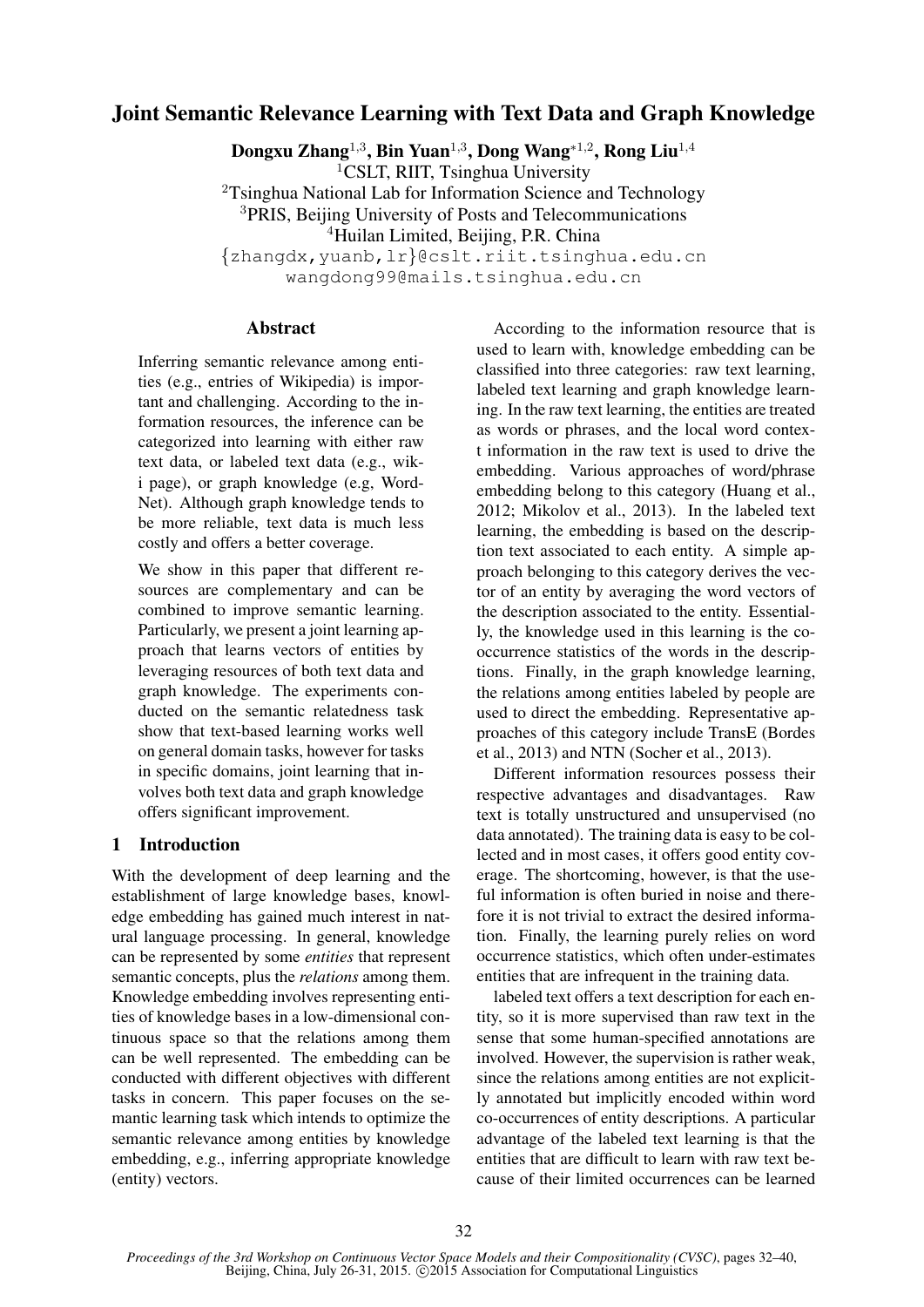by referring to the words in the descriptions, for instance by averaging the vectors of the words.

Finally, graph knowledge is the most structured and supervised information resource. It is annotated by people and therefore is much more clean and reliable, and the relations among entities can be far beyond the ones that are represented by word local contexts as in raw text. Additionally, the learning does not rely on word statistics and so is mostly suitable for new and infrequent entities, for instance those in a specific domain. An obvious disadvantage of graph knowledge is the high cost in data annotation and the low coverage of the entities and relations. The emergence of large-scale public knowledge bases such as Freebase and Yago partly solved the problem, however for many infrequent entities, the annotations are far from satisfactory and most of the relations are missing.

Due to the respective advantages and disadvantages of different information resources, it is natural to combine them to provide better knowledge embedding. A number of researches have been conducted in this direction. For example, Yu and Dredze (2014) proposed a method to employ graph knowledge to improve word embedding, and Weston et al. (2013) used text data to assist new relation discovery for graph knowledge bases. Nevertheless, there is not a satisfactory framework to learn with multiple and heterogeneous information resources. Particularly, there is limited investigation on to what extent heterogeneous information can be complementary and how they contribute in different situations.

This paper presents a joint learning approach that learns entity vectors by leveraging resources of both raw and labeled text as well as graph knowledge. We first present a joint text learning approach which learns word and entity vectors together with both raw and labeled text. This is similar to the paragraph vector (PV) model (Le and Mikolov, 2014) though a different training approach is adopted in our study. This joint text learning approach is then combined with the graph knowledge learning to form a joint text and graph learning, by integrating the cost functions of the two learning methods.

The experiments are conducted with three information resources: Wikipedia as the raw and labeled text, WordNet and Yago as the graph knowledge. The entity relatedness task is selected to evaluate the performance of the learning methods. Two scenarios have been conducted, one is based on WordNet and the other is based on Yago. The

test on WordNet is a general domain task while the test on Yago is a specific domain task. The experimental results show that the joint text learning offers consistent improvement compared to learning with raw text only. When involving graph knowledge, the performance on the general domain task does not show apparent improvement, however on the specific domain task, a significant performance improvement has been observed. These results confirm the importance of learning with heterogeneous information resources.

The rest of the paper is organized as follows: Section 2 briefly describes the related works, Section 3 presents the joint learning approach. The experiments are presented in Section 4, and some discussions are in Section 5. Section 6 concludes the paper.

## 2 Related work

Many researches have been conducted to learn semantic relevance from raw text data, labeled text data or graph knowledge bases. Most of the studies learn from single information resource.

For raw text learning, various unsupervised learning algorithms have been proposed to learn word representations from large-scale raw text (Huang et al., 2012; Mikolov et al., 2013; Pennington et al., 2014). These methods hypothesize that statistics of word co-occurrences in contexts involve rich semantic and syntactic information and can be utilized to embed words and/or phrases.

Some approaches have been presented to learn with raw text and labeled text together. Gabrilovich and Markovitch (2007) introduced the explicit semantic analysis which represents a word by its distribution over the labeled wikipedia pages instead of the latent concepts as in LSA (Deerwester et al., 1990) and LDA (Blei et al., 2003). Its great performance owes to learning from the combination of raw text and labeled text (wiki pages labeled by entries) resources. Recently, paragraph vector (PV) was also applied to semantic relevance tasks (Dai et al., 2014), which infers word vectors and paragraph vectors together, as the joint text learning presented in this study.

In the field of relevance learning with graph knowledge, early studies focused on measuring word similarity based on the graph theory, for instance, (Rada et al., 1989; Wu and Palmer, 1994; Resnik, 1995). Recent studies focus on various distributed representation models which embed entities and relations of large knowledge graph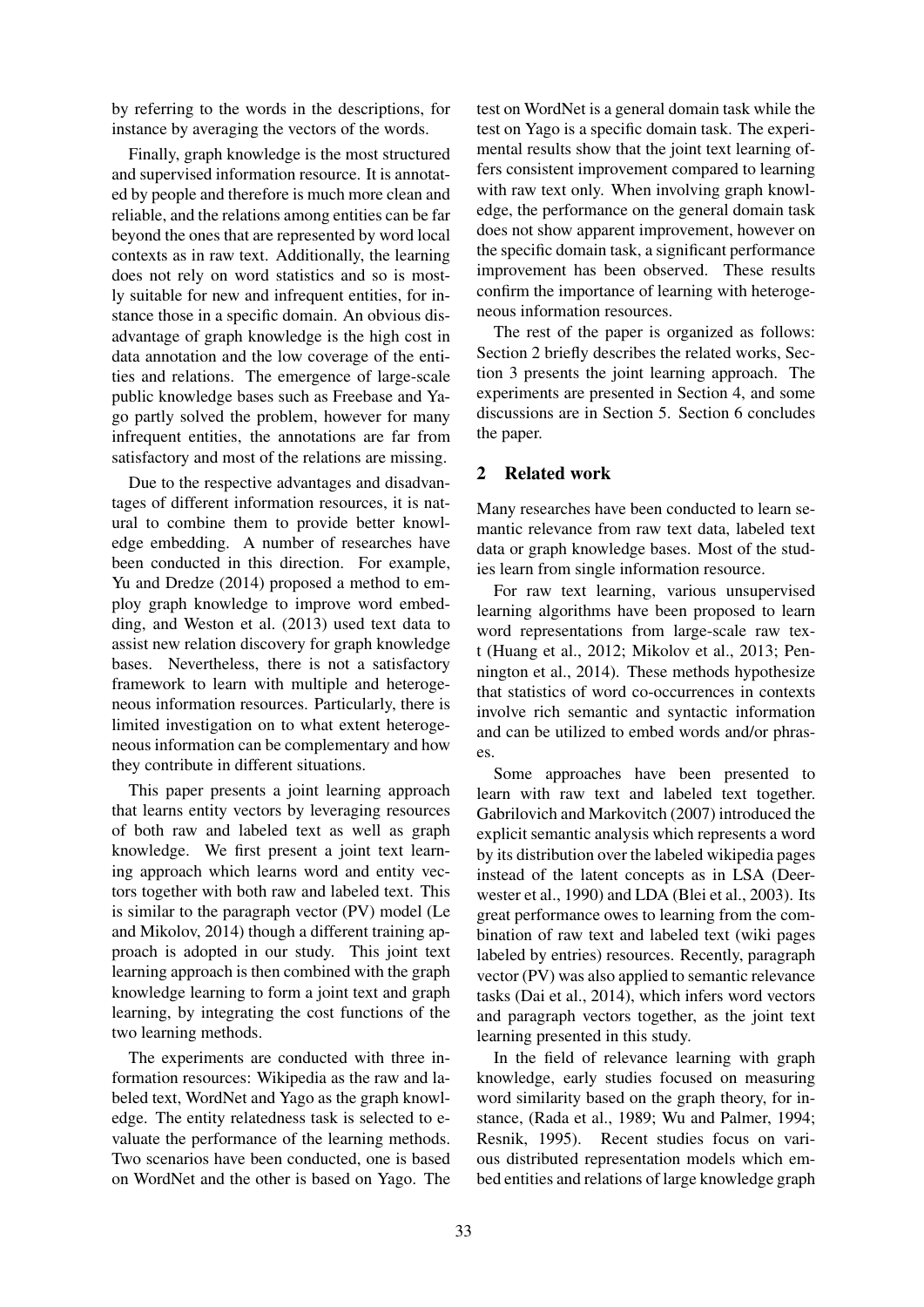databases into a low-dimensional continuous space (Bordes et al., 2013; Socher et al., 2013; Fan et al., 2015).

Various approaches have been proposed to utilize heterogeneous resources. Recently, Riedel et al. (2013) demonstrated that text data can help discovering new relation in graph completing task. Weston et al. (2013) used text data for the same purpose while they used word vectors that may leverage text resources more effectively.

Most recently, joint learning approaches have been proposed to learn from heterogeneous resources. Yu and Dredze (2014) learned word vectors by considering not only the word context in text data but also relations in knowledge bases. Their training algorithm draws close the words that are proximate in both text and the knowledge graph. Xu et al. (2014) considered relation types in the joint training process. Faruqui et al. (2014) learned lexicon knowledge by forcing each word in the lexicon to be close to the corresponding pretrained word vector. These studies demonstrated that learning word vectors with both text data and graph knowledge is beneficial to semantic relevance learning.

This study is an extension to the existing joint learning methods. Particularly, we also learn knowledge embedding from descriptions(labeled text). This is contrary to most of the existing researches which learn the knowledge only from context and knowledge graph. Additionally, a new joint learning framework is presented in this work, which integrates text and graph learning as a unified learning processing. Moreover, the contributions of different resources in different situations will be investigated.

## 3 Method

This section first presents the joint text learning approach which learns entity vectors based on the descriptions that are extracted from Wikipedia. Then the graph knowledge learning is described. Finally the joint text and graph learning is presented which learns with both text data and graph knowledge.

## 3.1 Joint text learning

Learning entity vectors with raw text can be simply implemented by treating entities as words (or phrases) and learning them together with other words. There are a number of approaches to learning word vectors (Huang et al., 2012; Mikolov et al., 2013; Pennington et al., 2014). In this study, the skip-gram model implemented in the word2vec tool<sup>1</sup> is adopted.

The simple approach to learning with labeled text is to average the vectors of words involved in the description of the current entity  $e$ . This is formulated by:

$$
v_e = \frac{1}{|D_e|} \sum_{w \in D_e} v_w
$$

where  $v_e$  denotes the vector of entity e, and  $v_w$ denotes the vector of word w.  $D_e$  represents set of word tokens within the description of  $e$ , and  $|D_e|$ represents the size of  $D_e$ .

A better approach is to learn word and entity vectors simultaneously. The training is based on negative sampling (Mikolov et al., 2013), with the cost function defined as follows:

$$
\mathcal{L}^{txt} = \sum_{e \in E} \sum_{i=1}^{K} max\{0, \ \gamma_{txt} - v_e^T v_{w_i} + v_e^T v_{w'_i}\}\
$$

where E is the set of entities to learn, and  $\gamma_{txt}$  is the boundary margin which has been empirically set to 0.5 in this study.  $(w_i, w'_i)$  is a pair of words for which  $w_i$  is sampled from the description of entity  $e$ , and  $w'_i$  is sampled from a proposal distribution.  $w_i$  is constrained to be different each time of sampling for a particular entity.  $K$  is the number of samples for each entity. In our study,  $K$  is set to 30 unless the description is shorter than 30 words. The proposal distribution for sampling  $w_i'$ is set to be the unigram distribution of all the words involved in the descriptions of all the entities. We call this model the joint text learning model. The stochastic gradient descendent (SGD) algorithm is employed to optimize  $\mathcal{L}^{txt}$  with respect to the entity and word vectors.

Note that this model is similar to PV-DBOW, a distributed bag-of-words model proposed by Le and Mikolov (2014). In PV-DBOW, paragraphs are represented by paragraph vectors (PV) and are trained together with word vectors. The PVs correspond to the entity vectors in our model. A main difference between our model and the PV-DBOW model is that the cost function of our model is based on the hinge loss, while PV-DBOW uses the softmax function. This new cost function provides almost the same performance but offers a lower computation complexity because we don't need to count the sum of distances of the whole dictionary (which is what softmax does).

<sup>1</sup>http://code.google.com/p/word2vec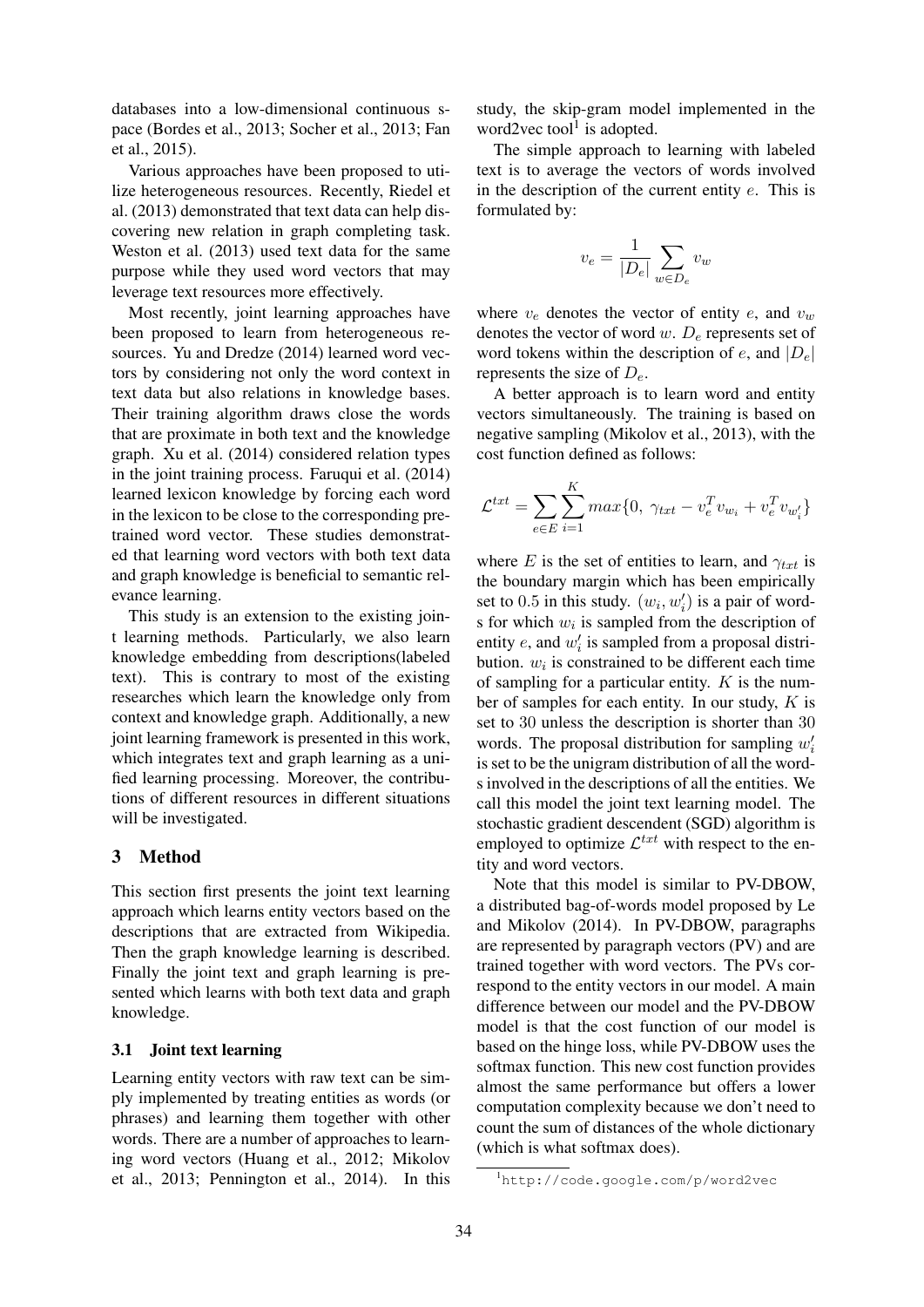In the experiments, word vectors that are pretrained with raw text are used to initialize the entity vectors. This pre-training leads to a big improvement compared with random initialization, as will be shown in Section 4.

#### 3.2 Graph knowledge learning

As mentioned in Section 1, knowledge bases such as WordNet and Yago contain plenty of entities and their relations, leading to complex knowledge graphs. Since these entities and relations are annotated by people, graph knowledge is highly reliable and can be used to embed entities. Note that different knowledge bases contain different types of relations. For WordNet, nearly half of the relations are the hypernym-hyponym (is-a) relation, and for Freebase, the relation types are much more complicated. Although it is possible to learn different relations (Bordes et al., 2013), this study does not consider it since our focus is semantic relatedness instead of relation prediction. More discussions about relation type learning will be given in Section 5.

For this reason, only entity vectors are learned (the global relation vector can be absorbed into the entity vectors). This is similar to the unstructured model in Bordes's early work (Bordes et al., 2013), except that distance between vectors is measured by inner product in our model, while Bordes's work used Euclidean distance. We make this choice for two reasons: firstly, to make the graph knowledge learning consistent with the joint text learning so that their results are comparable, and more importantly they can be combined into a joint text and graph learning as will be presented in the next section; secondly, word vectors trained with raw text can be used to pre-train (initialize) the entity vectors, which has been demonstrated to be highly effective, as will be seen in Section 4.

Similar to the text learning, the negative sampling approach is used to train the model. Denote the related entity pairs defined by the knowledge base by  $P = \{P_i; P_i = (e_i^l, e_i^r)\}\$ . For each pair  $P_i$ , the negative sampling corrupts the pair by replacing either the left entity  $e_i^l$  or the right entity  $e_i^r$  with a randomly selected entity. The learning optimizes the following hinge loss function:

$$
\mathcal{L}^{grh} = \sum_{P_i \in P} max\{0, \gamma_{grh} - v_{e_i^l}^T v_{e_i^r} + v_{e_i^l}^T v_{e_i^r}\}\
$$

where  $\gamma_{grh}$  is the boundary margin which is empirically set to 1.0 in this study, and  $(e^{l_i}, e^{l_i})$  is the corrupted version of  $(e_i^l, e_i^r)$  (only one entity corrupted). Again, the SGD algorithm is used to optimize  $\mathcal{L}^{grh}$  with respect to the entity vectors.

## 3.3 Joint text and graph learning

The joint text learning and the graph knowledge learning can be combined. In fact, the two learning approaches are based on the same measure space (the inner product space) and the objective functions are both hinge loss; additionally, both the learning methods train the model using SGD and negative sampling. This means that they are highly consistent and can be easily combined without much change, except that the objective function is modified to integrate the loss derived from both text and graph knowledge. This is formulated by:

$$
\mathcal{L}^{joint} = \mathcal{L}^{txt} + \beta \mathcal{L}^{grh} \tag{1}
$$

where  $\beta$  is a hyper-parameter that is set to balance the contributions of the text data and the graph knowledge. The SGD algorithm is employed to optimize  $\mathcal{L}^{joint}$  with respect to the entity vectors and the vectors of words that are involved in the entity descriptions. In practice, an iterative strategy is adopted in this work, which performs the joint text learning and the graph knowledge training alternatively and iteratively, with their respective negative sampling schemes applied.

#### 4 Experiments

This section reports the experimental settings and results. The semantic relatedness task was chosen in the study, which measures semantic relatedness among entities and compare the measurements with human-specified scores. We start by presenting the databases, and then report the results on a general domain task and a specific domain task. The data sets and codes are available online. <sup>2</sup>

#### 4.1 Databases

#### Training data

Three information resources are used in the experiments: Wikipedia as the raw and labeled text, Wordnet and Yago as the graph knowledge. Wikipedia<sup>3</sup> is a free-access, free content internet encyclopedia which at present contains more than 4.7 millions of English entries. Wikipedia itself offers plenty of information, including the main

 $^{2}$ http://qit.cslt.org/zhangdx/

jointsemanticlearning

<sup>3</sup>http://wikipedia.org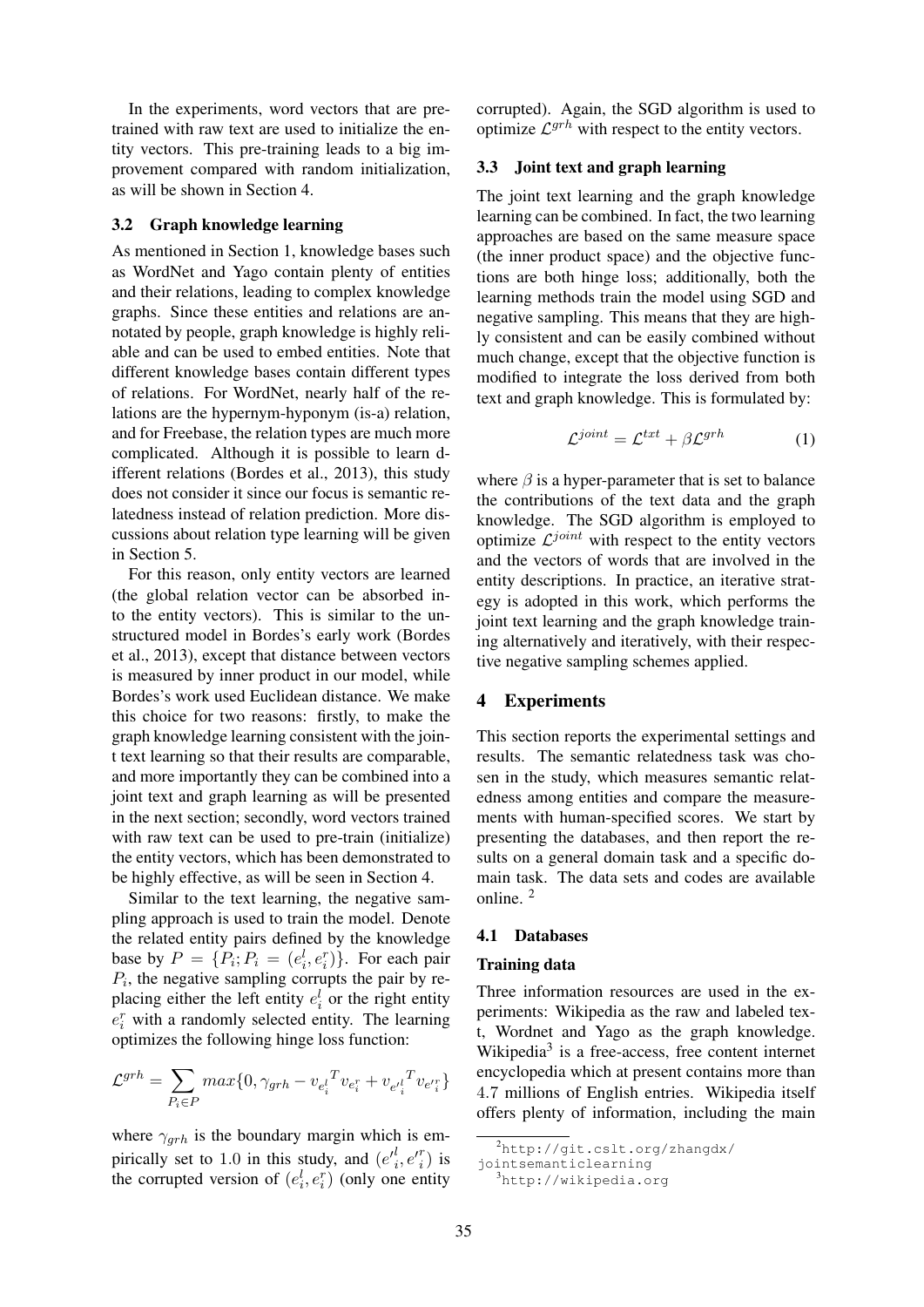content in plain text (description), category information, links to other entries, and info-boxes. Only the plain text and the entry name (title) of descriptions are used in this study. WordNet (Fellbaum, 1998) is a well-known semantic knowledge base which contains 117k English words and the associated information such as brief text descriptions and relations. Yago (Fabian et al., 2007) is another popular semantic knowledge base, derived from Wikipedia, WordNet and GeoNames.

The training (entity vector embedding) is conducted on two development data sets: a subset of entities of WordNet that involves only nouns (WNet-N) and a subset of entities of Yago that involves animal names (Yago-A). WNet-N can be regarded as a data set in the general domain, while Yago-A is a data set in a particular domain. For each entity in the two data sets, the corresponding wiki page is retrieved from Wikipedia, from which the plain text is retrieved and used as the labeled text for the entity. The plain text of all the entities in WNet-N and Yago-A are used as raw text. More details of the data sets are described as follows.

- WNet-N: A subset of WordNet which contains 68569 entities and 70040 relation pairs. All the entities are nouns and are words or phrases in the general domain. 36519 entities find their text descriptions in Wikipedia (labeled text), resulting in 111MB raw text.
- Yago-A: A subtree of Yago which contains 39900 entities, 72936 relation pairs. All the entities are Animal names, which means the entities are domain-specific. 6415 entities find their text descriptions (labeled text), resulting in 19MB raw text.

Note that both WNet-N and Yago-A maintain a connected graph structure which means that for any two entities in the graph, there is at least one path that connects them. This enables the simple connection-based relevance inference which derives relateness of two entities as the connection strength between them in the knowledge graph. Section 5 will compare this simple approach with our proposal.

## Test data

As mentioned, this study chooses the semantic relatedness task to evaluate the performance of learned entity vectors. This task computes the relevance (distance) of two entities and then compares the resulting relevance score with the human-specified score. The Spearman coefficient

is a widely-adopted metric to evaluate correlation between two variables and is used in this study to measure the consistence of the derived relevance with the human specification.

To test the performance on WNet-N, a subset of WordSimilarity-353<sup>4</sup> is used. The WordSimilarity-353 collection is a well-known test set for semantic relatedness tasks, which contains 353 word pairs and the relatedness scores of all the pairs are manually annotated. After filtering out the words that are absent from the entities of WNet-N, the resulted 301 pairs are used as the test set, named as Sim-301 in the following sections.

For the test on Yago-A, we propose a new test set Animal-143, which contains 143 pairs of common animal names and 92 different animals including mammals, birds, insects and marine animals. All the names are entities of Yago-A. The relatedness score of each pair has been evaluated by 9 persons, and the average is used as the human judgement. The range of score is from 0 to 3. For instance, the score between antelope and swan should probably be 0, and the score between cattle and bison can be 3. Table 1 summarizes the data sets used in the experiments.

#### 4.2 Individual learning

The first experiment studies the performance of learning with raw text, labeled text and graph knowledge individually. As mentioned already, the test are conducted on two data sets: WNet-N and Yago-A, which represent a general domain task and a specific domain task, respectively. The impact of the dimension of the entity vectors is also investigated. The results in terms of Spearman coefficients are reported in Table 2.

For the raw text learning, the entities are treated as words or word sequences (phrases). The vectors of these words and word sequences are then learned by the word2vector tool, together with other words. The raw text data of WNet-N and Yago-A are merged, and combined with additional 200MB plain text to form a training data set to conduct the word vector training. Using the text of both the two data sets is to demonstrate the advantage that word vectors can be learned with out-of-domain data. Note that multi-word entities can be learned as phrase vectors (Mikolov et al., 2013), though this is not considered in this study since the two test sets Sim-301 and Animal-143 contain only single-word entities. The results with

<sup>4</sup>http://www.cs.technion.ac.il/˜gabr/ resources/data/wordsim353/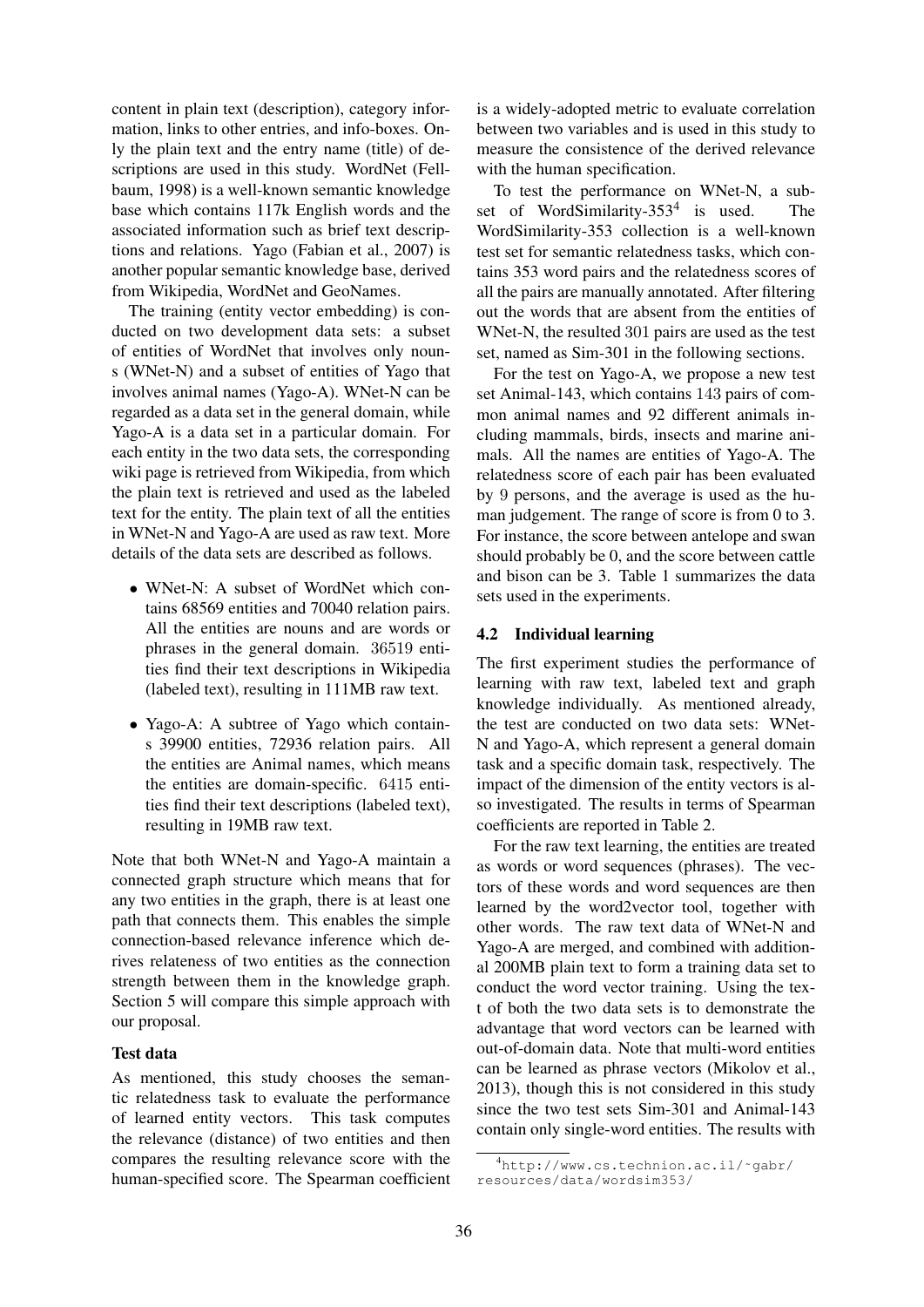|        | Training Set   Graph Knowledge | labeled Text   | Raw Text | ∣ Test Set |
|--------|--------------------------------|----------------|----------|------------|
| WNet-N | 68569 entities                 | 36519 entities | 111MB    | $Sim-301$  |
|        | 70040 relations                |                |          |            |
| Yago-A | 39900 entities                 | 6415 entites   | 19MB     | Animal-143 |
|        | 72936 relations                |                |          |            |

Table 1: Data sets for knowledge embedding and relatedness test.

raw text learning are reported in the row denoted by 'Word2vec' in Table 2.

For the labeled text learning, the entity vectors are derived as the mean vectors of the words involved in the text descriptions. This approach in fact involves both raw text learning (for word vectors) and labeled text learning (vector average), however the main knowledge source is the entity labels of the descriptions. The results with labeled text learning are reported in the row denoted by 'LT-mean' in Table 2.

Different from the mean-vector approach which first trains word vectors and then derives entity vectors, the joint text learning learns word vectors and entity vectors together. Two configurations are tested: in JT-rand, the entity vectors are randomly initialized, while in JT-prt, the entity vectors are initialized (pre-trained) by corresponding word vectors. Note that all the multi-word entities can not be pre-trained as the phrase vectors are not trained, however this does not much impact the resulting performance since the test sets do not involve multi-word entities.

For the graph knowledge learning, two configurations have been tested as well: with and without pre-training. For those entities that can't be pretrained, random initialization is employed. The results are reported in the rows denoted by 'GRrand' and 'GR-prt' in Table 2, for the configurations with and without pre-training, respectively.

From the results, it can be observed that the three learning approaches behave differently on the two test sets. The text-based learning exhibits clear advantage compared to graph knowledge learning on the WNet-N test, however on the Yago-A test, the graph knowledge learning is superior. This can be explained by the fact that WNet-N is in the general and involves popular entities that can be well trained with raw and labeled text, however for Yago-A, most of the entities are domain-specific and so it is not easy to learn the entities (and their relations) from unstructured text data. In this case, the human-specified knowledge, i.e., the relations offered by the graph knowledge, tends to provide the most valuable information. On the other hand, the graph knowledge of the general domain tends to be sparse and noisy, which will be discussed in Sec 5, while the graph knowledge of specific domains are generally less sparse and also quite clean. This also leads to more reliable inference with graph knowledge in specific domains.

Another observation is that the dimension of the entity vectors indeed impacts the performance. A larger dimension tends to perform better, at the cost of higher complexity in model training. In the following experiments, the dimension will be set to 100.

It can be also observed that the mean vector (LTmean) approach does not work well, probably due to the information loss with the simple average. The joint text learning with pre-training (JT-prt) outperforms both LT-mean and Word2Vec. As JTprt makes use of both raw text and labeled text, this superiority confirms that learning with heterogeneous information resources is beneficial, and the joint learning (JT-prt) is an appropriate way to utilize heterogeneous information effectively.

Finally, it can be seen that the pre-training with word vectors (trained with raw text) contributes to both the text learning and the graph knowledge learning: the pre-trained systems (JT-prt and GRprt) significantly outperform the random initialized systems (JT-rand and GR-rand). This from another perspective confirms the importance of involving multiple and heterogeneous information resources in knowledge embedding. In addition, the poor performance of JT-rand is mainly due to the incompleteness and bias of descriptions. And the bad results on GR-rand are probably caused by the loss of relation types in databases and also the loss of the variation of length on edges since every edge is trained equally. Thus, pre-training method helps a lot since additional knowledge can be added in and the incompleteness of both description and graph can be hugely solved.

#### 4.3 Joint text and graph learning

This section reports the experiment with the joint text and graph learning. From the experimental re-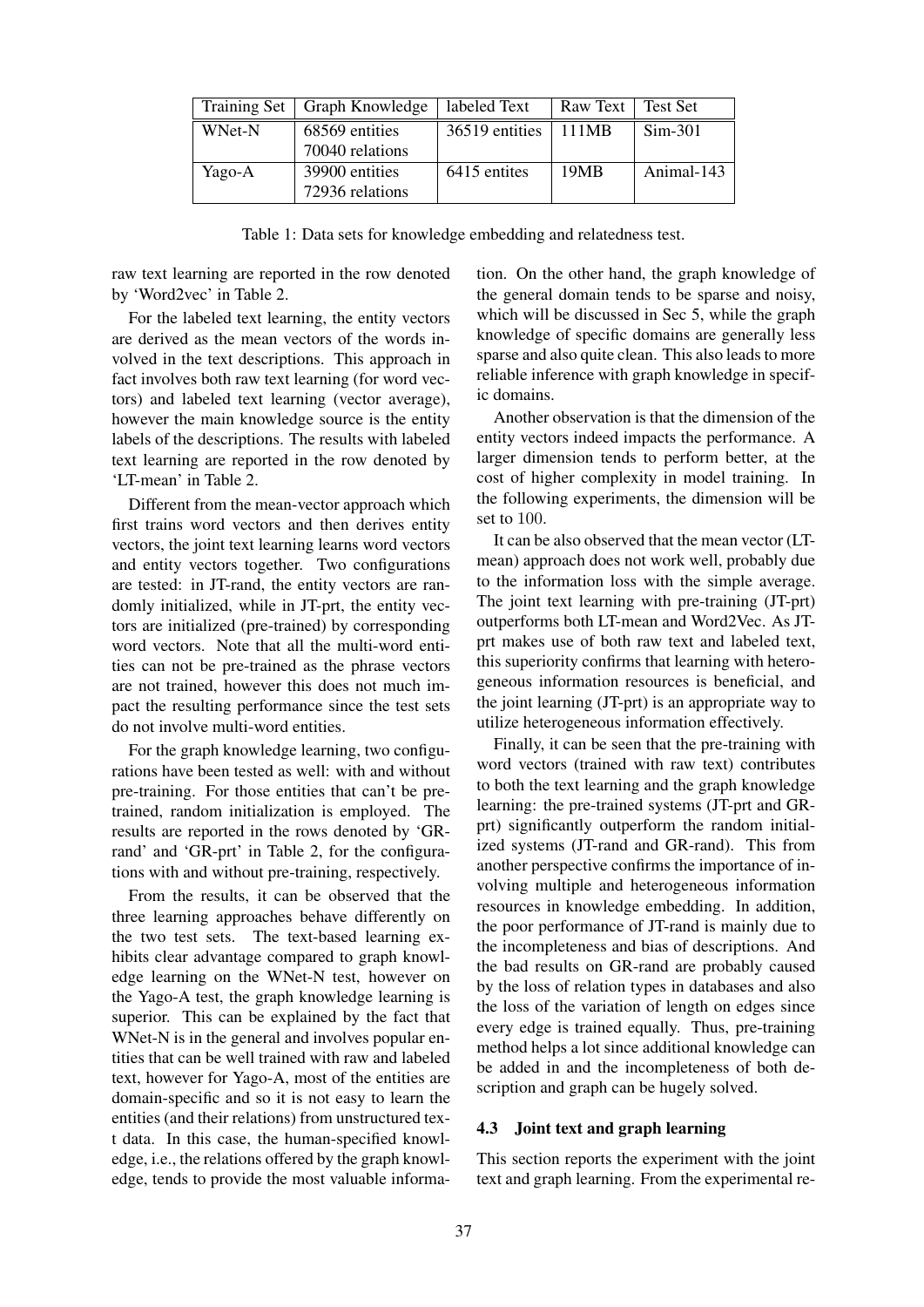|          | Spearman Coefficient |       |        |       |       |       |
|----------|----------------------|-------|--------|-------|-------|-------|
| Model    | WNet-N               |       | Yago-A |       |       |       |
|          | 50                   | 100   | 200    | 50    | 100   | 200   |
| Word2vec | 0.700                | 0.720 | 0.729  | 0.668 | 0.681 | 0.704 |
| LT-mean  | 0.084                | 0.091 | 0.083  | 0.366 | 0.421 | 0.470 |
| JT-rand  | 0.421                | 0.447 | 0.422  | 0.436 | 0.466 | 0.449 |
| JT-prt   | 0.726                | 0.744 | 0.749  | 0.677 | 0.704 | 0.719 |
| GR-rand  | 0.119                | 0.178 | 0.180  | 0.305 | 0.303 | 0.410 |
| GR-prt   | 0.644                | 0.690 | 0.690  | 0.726 | 0.727 | 0.718 |

Table 2: Experimental results with raw text learning, labeled text learning, joint text learning and graph knowledge learning. Bold numbers shows the highest performance in each column.

sults of the previous section, it has been found that learning with multiple resources is helpful, even if with the simple pre-training. The joint text and graph learning takes into account both word contexts and relations when learning the entity vectors, and so may utilize text data and graph knowledge in a more effective way.

Figure 1 presents the experimental results with the joint text and graph learning. The two curves present the Spearman coefficients on WNet-N and Yago-A respectively. The learning rate of the SGD algorithm is set to 0.01, and the iteration number is set to 200. The dimension of the entity vectors and word vectors is set to 100. According to the cost function (1), the learning is impacted by the hyperparameter  $\beta$ , so the results with various values of  $\beta$  are reported in Figure 1.

From the results presented in Figure 1, very different patterns on the two test sets are observed: for WNet-N, the best  $\beta$  is close to 0.0, which means that involving graph knowledge in the learning simply reduce the performance. However for Yago-A, the best  $\beta$  is around 1.0, which means that to achieve the best performance, the contribution from text and graph resources should be balanced. This discrepancy on the optimal  $\beta$ can be explained in the same way as in the previous experiment, that Yago-A is a specific domain test so that the entities can not be well trained by either text data or graph knowledge, so the two resources need to be utilized together, which is where the joint training contributes. In practical applications, people should increase the  $\beta$  when domain becomes narrow.

#### 4.4 Performance comparison

The joint text and graph learning with the individual learning methods are compared in Table 3, where the optimal values of  $\beta$  (0.0 for WNet-N and 1.0 for Yago-A) have been applied. It can be



Figure 1: Experimental results with joint text and graph learning, with various values of  $\beta$ .

seen that the joint learning contributes significantly to the specific domain task on Yago-A, while for the general domain task on WNet-N, no improvement is found. Nevertheless, since the individual learning is a special case of the joint learning, the latter should be not worse than the former, given that the optimal  $\beta$  is applied.

| Model    | Spearman Coefficient |        |  |
|----------|----------------------|--------|--|
|          | WNet-N               | Yago-A |  |
| Word2vec | 0.720                | 0.681  |  |
| JT-prt   | 0.744                | 0.704  |  |
| GR-prt   | 0.690                | 0.727  |  |
| JTGR-prt | 0.744                | 0.735  |  |

Table 3: Experimental results with joint text and graph learning, where  $\beta$  has been optimized.

## 5 Discussion

## 5.1 Performance of graph knowledge learning on different domains

In Section 4, it has been found that graph knowledge training does not work well on the general domain task WNet-N (refer to Table 2). This is possibly caused by the incompleteness of relations when domain becomes wider and the loss of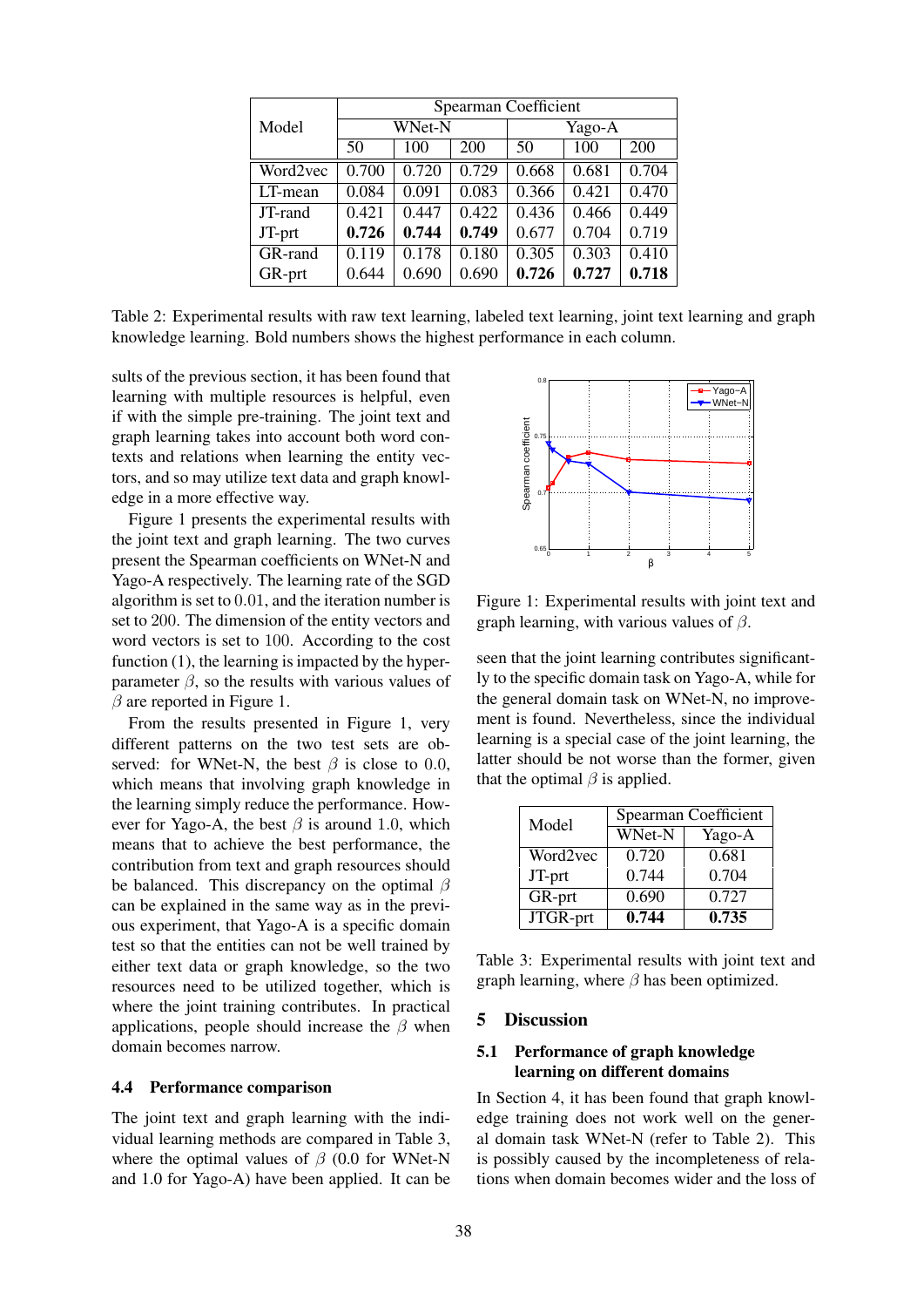the variation of length on edges in the knowledge base since every edge is trained equally. Notice that, the number of relation pairs in WNet-N is close to Yago-A while entities in WNet-N is more than entities in Yago-A. To further investigate the problem, two simple 'direct inference' algorithms are employed to conduct the tests on WNet-N and Yago-A respectively. The first algorithm is based on the shortest path between two entities in query, and the second one is Wu&Palmer's model (1994) which considers not only the shortest path but also the depth of their common parents. Note that both these two models do not learn any entity vectors but infer relatedness from the relations in the knowledge base, so the results can reflect the quality of the knowledge base.

The results are presented in Table 4. It can be seen clearly that both the shortest-path approach and Wu&Palmer's model show much better performance on Yago-A than on WNet-N. These results provide strong evidence that the general domain is much more complicated, so that the lack of graph knowledge and the problem caused by identical length of edges will easily hurt graph-based inference.

It is also clear that the two direct inference approaches outperform the graph learning approach when no pre-training applied, however with pretraining, the graph learning approach is much more superior, particularly for the WNet-N task. This suggests that learning with broad domain knowledge base is pretty hard, and extra information from raw text is essentially important.

| Model         | Spearman Coefficient |        |  |
|---------------|----------------------|--------|--|
|               | WNet-N               | Yago-A |  |
| Shortest path | 0.312                | 0.638  |  |
| Wu&Palmer     | 0.338                | 0.662  |  |
| GR-random     | 0.178                | 0.303  |  |
| GR-prt        | 0.690                | 0.727  |  |

Table 4: Experimental results with various graphbased entity relateness inference methods.

## 5.2 Relation type learning

In our experiments, all the relations in the graph knowledge bases are treated indifferently. One may argue that different types of relations should be distinguished and learned distinctively. This is true for some tasks such as relation prediction; however, for the semantic learning task, it is still challenging to use relation information.

Table 5 presents the results with TransE as the graph knowledge learning using all the relation pairs from prolog of WordNet 3.0 which includes 15 types of relations. Note that TransE learns different types of relations as different relation vectors. It can be seen that substituting with TransE has very little effect on performance in both graph knowledge learning (TransE-prt) and joint text and graph learning (JTGR-TransE-prt).

| Model           | Spearman |
|-----------------|----------|
| JT-prt          | 0.729    |
| Gr-prt          | 0.723    |
| TransE-prt      | 0.726    |
| JTGR-prt        | 0.739    |
| JTGR-TransE-prt | 0.740    |

Table 5: Performance with TransE in graph knowledge learning.

This can be explained as follows. Intuitively, when people evaluate the relatedness of two entities, both the relation types and the number of relations (directly and indirectly) between them are considered. Although different relation types may impact the judgement differently, learning relation types may force entity vectors to learn to distinguish different types of relations. This is an extra constraint that is irrelevant to our semantic relatedness task. If the constraint is too strong (TransE for example), it may lead to biased learning. Still, relations should be used, but maybe a weak constraint is more appropriate. This is one of the future work.

## 6 Conclusions

This paper presented a joint text and graph learning method which can learn entity vectors with text data and graph knowledge bases together. We evaluated the proposed method on the semantic relatedness task, and found that involving both text data and graph knowledge does improve performance. Particularly, the experimental results demonstrated that for general domain tasks, the graph knowledge tends to be incomplete thus learning with raw or labeled text is the most effective, however for specific domain tasks, the graph knowledge tends to be more complete, that it can contribute a lot to learning.

## Acknowledge

This research was supported by the National Science Foundation of China (NSFC) under the project No. 61371136, and the MESTDC PhD Foundation Project No. 20130002120011. It was also supported by Sinovoice and Huilan Ltd.